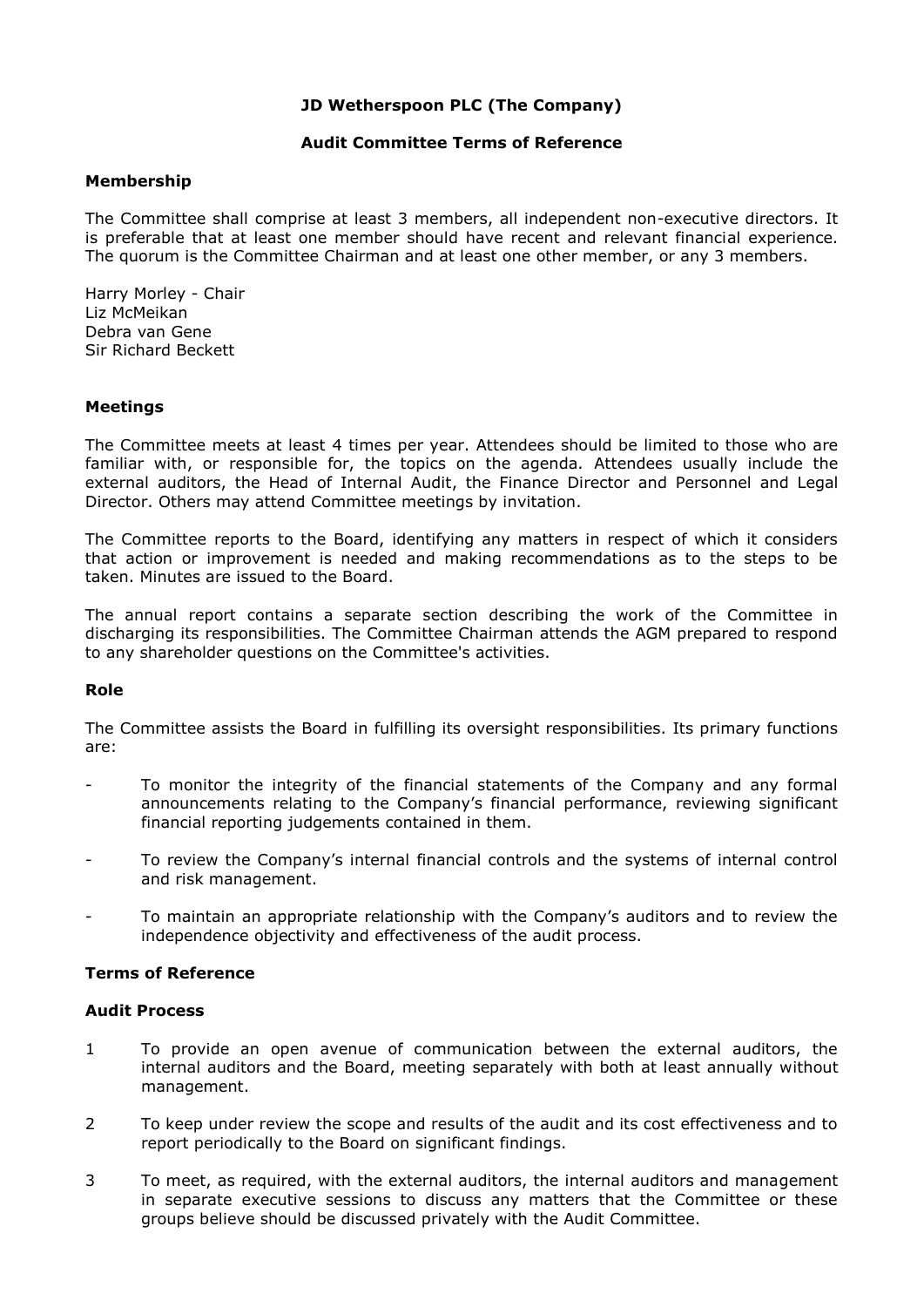## **External Auditors**

- 4 To recommend to the Board, for annual shareholder approval, the appointment, reappointment and removal of the external auditors, and to assess their qualifications, expertise, resources, effectiveness, independence and objectivity and to review the auditor's quality control procedures and steps taken by the auditors to respond to changes in regulatory or other requirements.
- 5 To approve the terms of engagement and the remuneration to be paid to the external auditors in respect of audit services provided.
- 6. To review the nature and extent of non-audit work undertaken by the external auditors and ensure the provision of such services does not impair their independence or objectivity. In doing so the Committee should:
	- Consider if the skills and experience of the external auditors make it suitable to supply such non-audit services
	- Consider if there are safeguards in place to ensure there is no such threat to the objectivity and independence of the audit.
	- Consider the nature of the non-audit services, related fee levels and the fee levels individually and in aggregate relative to the audit fee to ensure compliance with the limits set out in the FRC's Ethical Standard for auditors or other applicable standards in force.
	- Consider if the non-audit work falls in to any prohibited categories.
	- Consider if the non-audit work is clearly trivial and therefore can be pre-approved by the Committee without specific reference to it for such approval.
- 7 To review with the Finance Director and the external auditors the scope and results of the external audit and any significant findings reported to the Committee in the management letter, receiving updates from management on action taken.

## **Internal Auditors**

- 8 To ensure that the internal audit department is adequately resourced and continues to have appropriate standing within the Company, and to keep under review its members' independence and objectivity.
- 9 To review with the external auditors and Head of Internal Audit, the internal audit programme and any significant findings, including fraud, illegal acts, deficiencies in internal control or similar issues and review management's responsiveness to the auditors findings and recommendations.
- 10 To monitor and review the effectiveness of the internal audit function.

## **Internal Control and Risk Management**

- 11 To review the Company's system of internal control, including financial, operational, compliance controls and risk management (including the effectiveness thereof), prior to endorsement by the Board.
- 12 To review the effectiveness of the Company's whistle-blowing arrangements.
- 13 To advise and assist the Board in discharging its responsibility to confirm in the annual report that it has carried out a robust assessment of the principal risks facing the company.